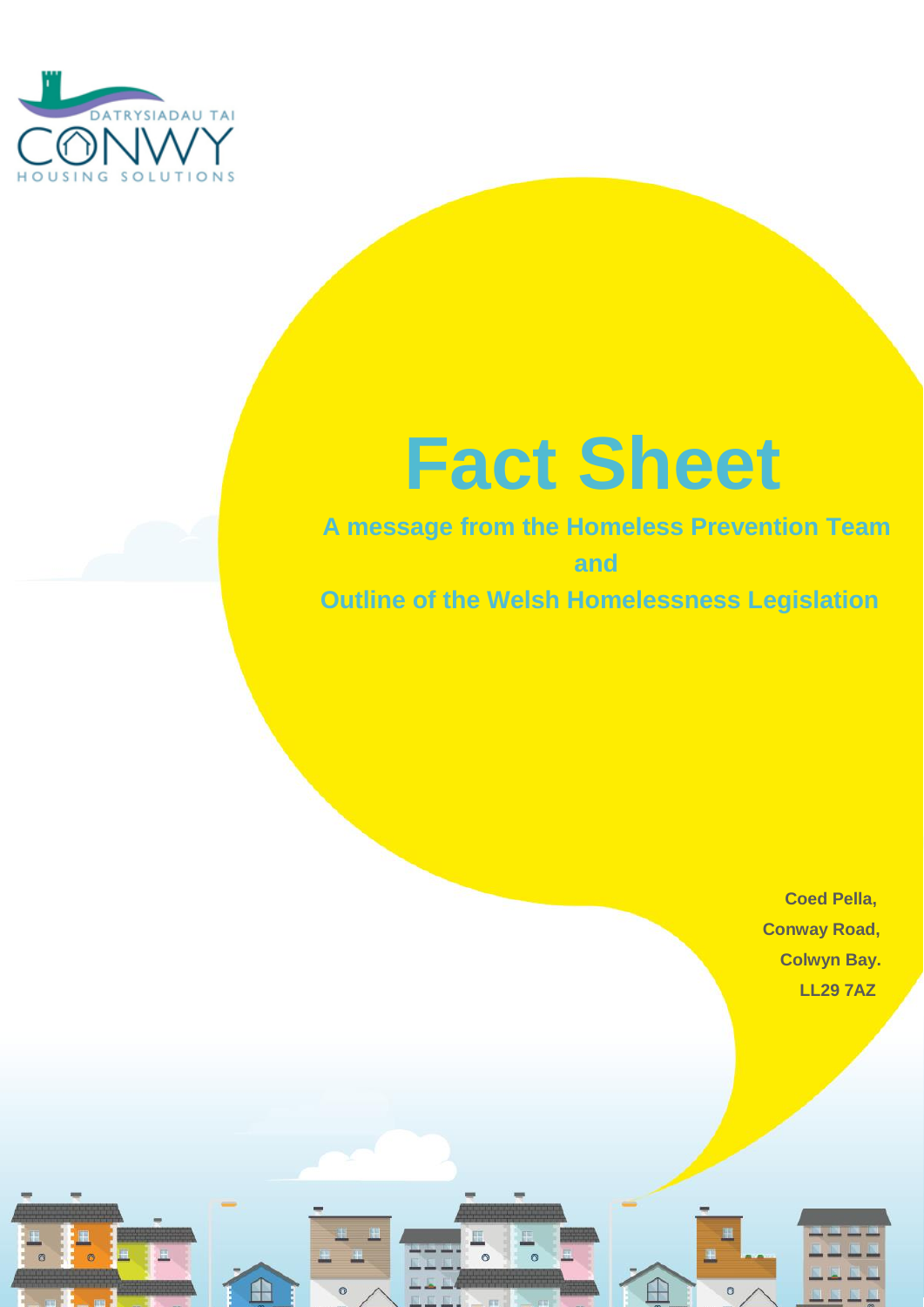#### A message from the Homeless Prevention Team:

We know that being homeless or at risk of homelessness is a worrying and stressful time. We are here to listen to you and do our best to help you. Please read this leaflet to help you understand the process of working with us. If you have any worries or questions, just ask us, we're happy to help.

#### The Homeless Prevention Officers pledge to you is*:*

*"'My job is to listen to you, treat you with respect and assist you to the best of our ability. If you provide me with the documents and the honest, correct information that I need to assist you, then I promise to do everything in my power to help you. If I can't help you, I will help you find someone who can. I am not here to judge you; I am here to help. Because you are treating me with respect, I will treat you with respect. Let's work together to ensure a good solution for you."*

#### Outline of the new Welsh homelessness legislation

# **What can the Homeless Prevention Team do to help me?**

**The law on homelessness in Wales changed on 27th April 2015**. If you are at risk of homelessness, you now have the right to be assisted at an earlier stage and we are able to assist in different. This means that we can help you if you are at risk of being homeless within 56 days.

In order to assist you, we need to ensure that you are 'eligible'. If you live in the UK, are a British citizen and have not recently spent time living in other countries you will almost certainly be eligible.

#### The assessment *-* **What do I need to do?**

The assessment is the first step in the journey for everyone we help. We need to understand your situation to be able to help you. To begin with:

- We will listen to you and find out all the information we need to know about your situation.
- We will make an **assessment** of your situation and we will **work with you** to identify what steps need to be taken to solve your housing problem.
- We may need you to bring back any items of paperwork. To be able to help you, we need you to be open and honest with us and provide information we ask for. We will also be open and honest with you, and we will treat you with **respect**. We will keep you informed about how your case is going.
- If you have any needs you think we should be aware of (e.g. debt, learning difficulties, mental health problems or anything you think is important) please don't be afraid to mention it to staff member.

### **What steps will you take to help prevent me becoming homeless?**

The next step after the assessment depends on your situation. If you are at risk of homelessness, it might be that the best way to help you is to assist you to stay in your home.

- We will try to **prevent** you becoming homeless by helping you to remain in your own home where possible. If this is not possible we will help you find somewhere else to live that suits your needs.
- We will work with you to draw up a Personal Housing Plan, which will include all the steps that need to be taken to help solve your housing problem. Then we will help you put the Plan into action.
- We may not be able to identify all the steps for the Personal Housing Plan straight away. If we cannot draw up the Plan immediately, we promise to get back to you as soon as we can.
- The exact steps in the Personal Housing Plan will depend on your situation. Your Plan may include actions such as talking to your landlord to try to sort out any problems; mediation to resolve family arguments; help with start-up costs for a new tenancy; or referral to support services.
- If you need somewhere else to live, we may look at whether there is private rented accommodation that is suitable and affordable for you.
- We will ensure that your accommodation is likely to be available for you for at least six months.

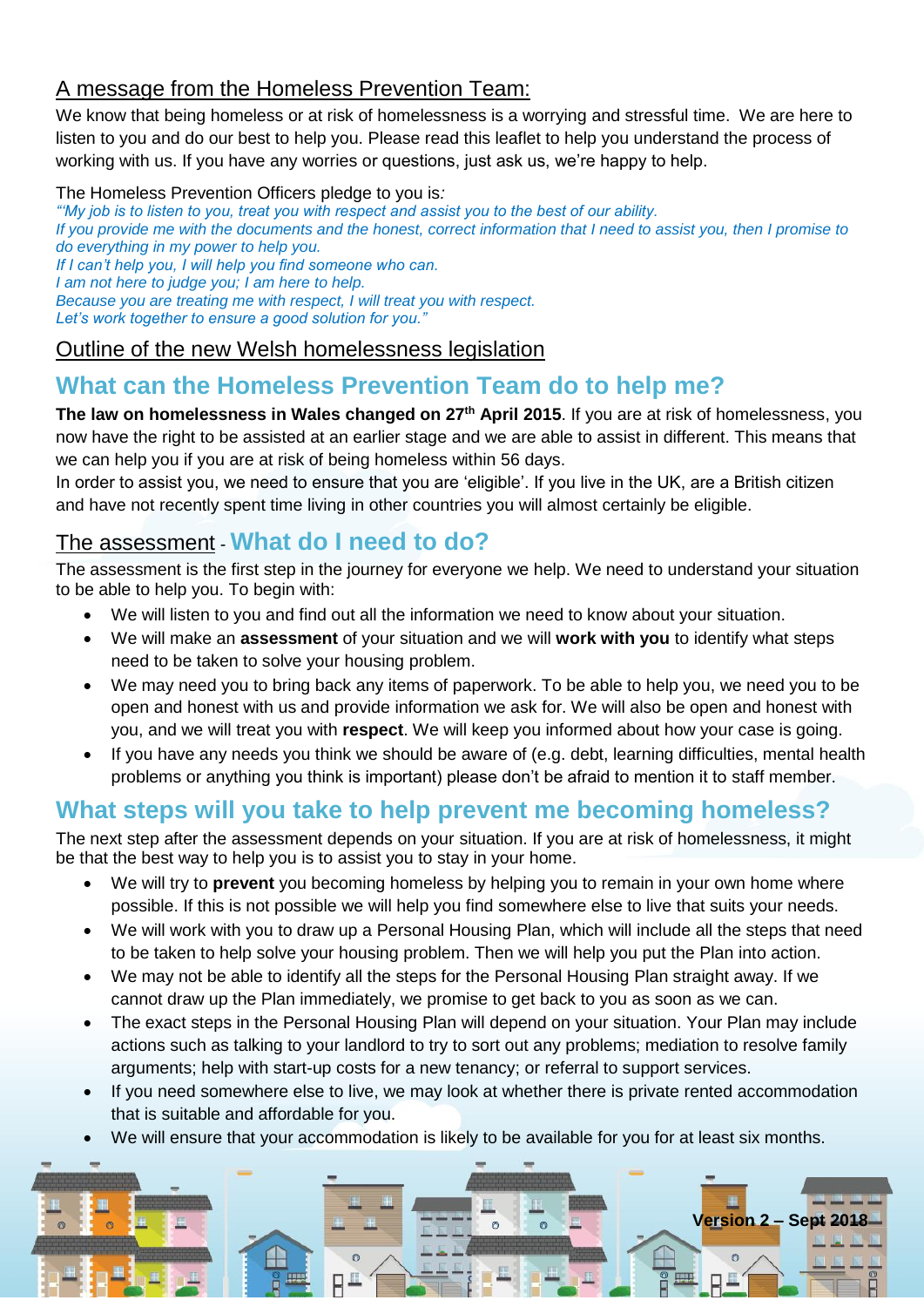# **What if I am homeless right now?**

The next step after the assessment depends on your situation. If we agree that you are homeless we will work with you to find you somewhere suitable to live that you can afford.

- We will help you find somewhere else to live that suits your needs. To do this, we will work with you to put together a Personal Housing Plan. As part of the Plan, we may include looking at suitable and affordable private rented accommodation. We will ensure that the accommodation is likely to be available to you for at least six months.
- If you need somewhere to stay immediately, we will consider whether you qualify for temporary accommodation. We will provide temporary accommodation if we think you may be in a 'priority need group'.
- 'Priority need groups' are certain groups of people who in law have a particular need for assistance.
- Please note that prison leavers are no longer an automatic priority need group. However prison leavers may be considered priority need under another priority need category.
- We might refer you to another council to help you if you have a local connection to that area and none in Conwy. For us to do this, you need to fit the referral criteria.
- If we accept that you are homeless, we have to send you a letter saying that we will help you. We also need to send you a letter if we offer you temporary accommodation.

## **What if the Personal Housing Plan doesn't solve my housing issue?**

If we haven't been able to help you find a home after 56 days, we might be able to offer you temporary accommodation. Our ability to do this depends on your situation.

- After you become homeless, the law states we have up to 56 days to work with you to help solve your housing problem. If we are not successful, we will consider what else we can do to find you accommodation.
- You may have a right to accommodation if you fall into a 'priority need group'. This may be in social housing or the private rented sector. We will ensure you can remain in the accommodation for at least six months.
- **People in priority need groups do not automatically get social housing after 27th April 2015. Social housing is in very high demand and Private Sector accommodation is the most realistic option.**
- If you reject an offer of accommodation we have made, this will in most cases end our duty to help you. **Please take independent legal advice before rejecting any offers of accommodation.**
- We might also end our duty to help you if we feel you haven't been cooperating with us, for example if you make no effort to complete a task you agreed to do, do not respond to letters or phone calls, or you fail to attend interviews arranged for you to assist you to resolve your housing problems.